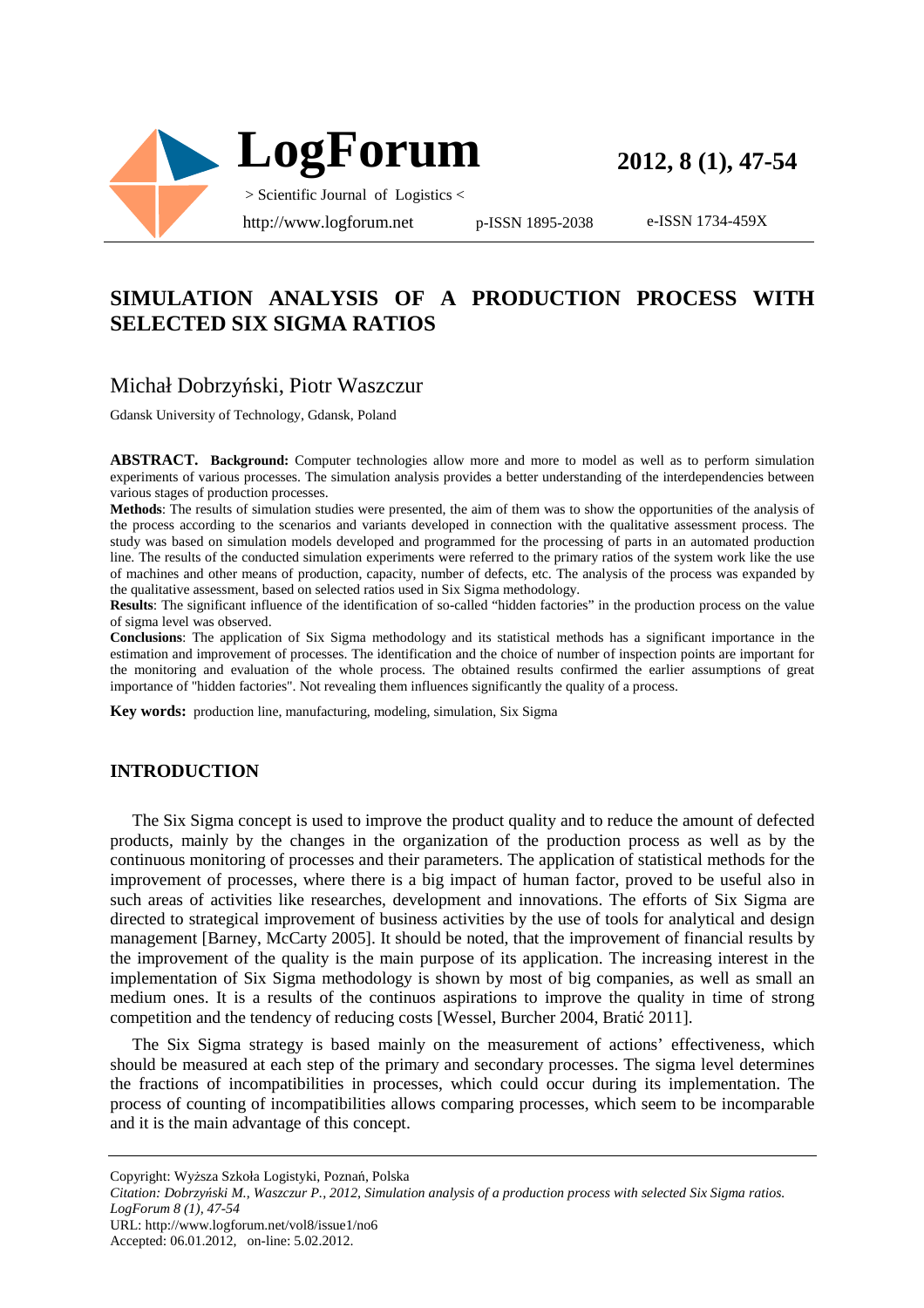To estimate the effectiveness (called sigma level), the following ratios are used: DPU (defects per unit), DPO (defects per opportunity) and DPMO (defects per million opportunities). The abovementioned sigma level can be determined based on calculated number of defects. In qualitative terms, the higher the sigma level, the lower the probability of the defect. It should be noticed, that an average company operates usually at the sigma level equal to 3-4. In case the sigma level is under 3, the companies are not able to survive on the competitive market and the cost associated with the securing of the quality is equal to 25-40% of incomes from the sale [Wodecka-Hyjek, Walczak 2006; Harry, Schroeder 2001].

Analyzing the process in terms of sigma level, the value of this level can be calculated for any stage of the process as well as for the whole process. The choice of the place of measurement, the measurement methods and methods of processing and handling of data are of great significance in Six Sigma concept. The choice of measurement points should be determined by the steps critical for the quality of a process and its costs. The operations related to measurement and data collection should be conducted fairly and reflect the real process. Only information gathered in such a way can be used in the process of the analysis and the improvement [Hamrol 2005, Shetwan, Vitanov, Tjahjone 2011].

It should be considered that the sigma level at the output of the process could be different, and even lower, than at its various stages. Depending on the characteristics of the process, there can be such cases, that the incompatibility disqualifies a production unit (defect/lack) and/or the incompatibility can be removed and restored in the process (incompatible unit/fixable). Therefore, there is a possibility of a situation that the calculated sigma level do not reflect the actual level of the process quality. It does not take into account the impact of additional activities, so called "hidden factories". The evaluation of such state can be conducted by the determination of the probabilities of the incompatibility in various stages of the process. The ratio TY (Throughput Yield) is used to determine the probability of no incompatibility in a single production unit in a given operation of the process. The indication RTY (Rolled-Throughput Yield) is used to estimate the whole process. It gives the probability that the individual finished part, leaving the production is without any incompatibility [Pyzdek 2003]. In case, when the ratio RTY is higher than the product of ratios TY of analyzed stages of the process, it should be assumed, that the additional operations (in order to remove incompatibilities) are taken at some stages of the process and they should be taken into account during the evaluation of the quality of a process.

The process of modelling of complex processes and simulations of dynamic analysis of processes play the increasing role in many modern business areas like industry, logistics, telecommunications, services and public sector. The simulations are defined as numerical techniques, used to carry out the experiments on certain types of mathematical models, which describe the behaviour of a complex system in long period by the use of a digital machine. The processes, which already exist as well as these at the design stage, can be modeled and simulated. The computer simulation of the process enables the analysis and the optimization of processes without the need for costly and time-consuming experiments on real objects.

Summary, the aim of the use of simulation models presented in this paper, is to find optimal solutions for the processes analyzed in terms of the performance, finding the critical points or the prediction of the behavior of the production system under certain conditions. In this context, the attention of the research was focused on the simulation of the real industrial case. The aim of both this analysis and this study was to compare the results obtained from computer simulations of the various variants of the production line, whose effectiveness was evaluated by the use of selected ratios used in Six Sigma methodology.

## **SAMPLE ANALYSIS OF A PROCESS**

The model of a system was based on the production line of an automobile company. The line consists of series of workstations, connected by the common transport system. The scheme of this line is presented on the Figure 1. *Workstation 1* and both stands *Inspection 1* and *Inspection 2* consist of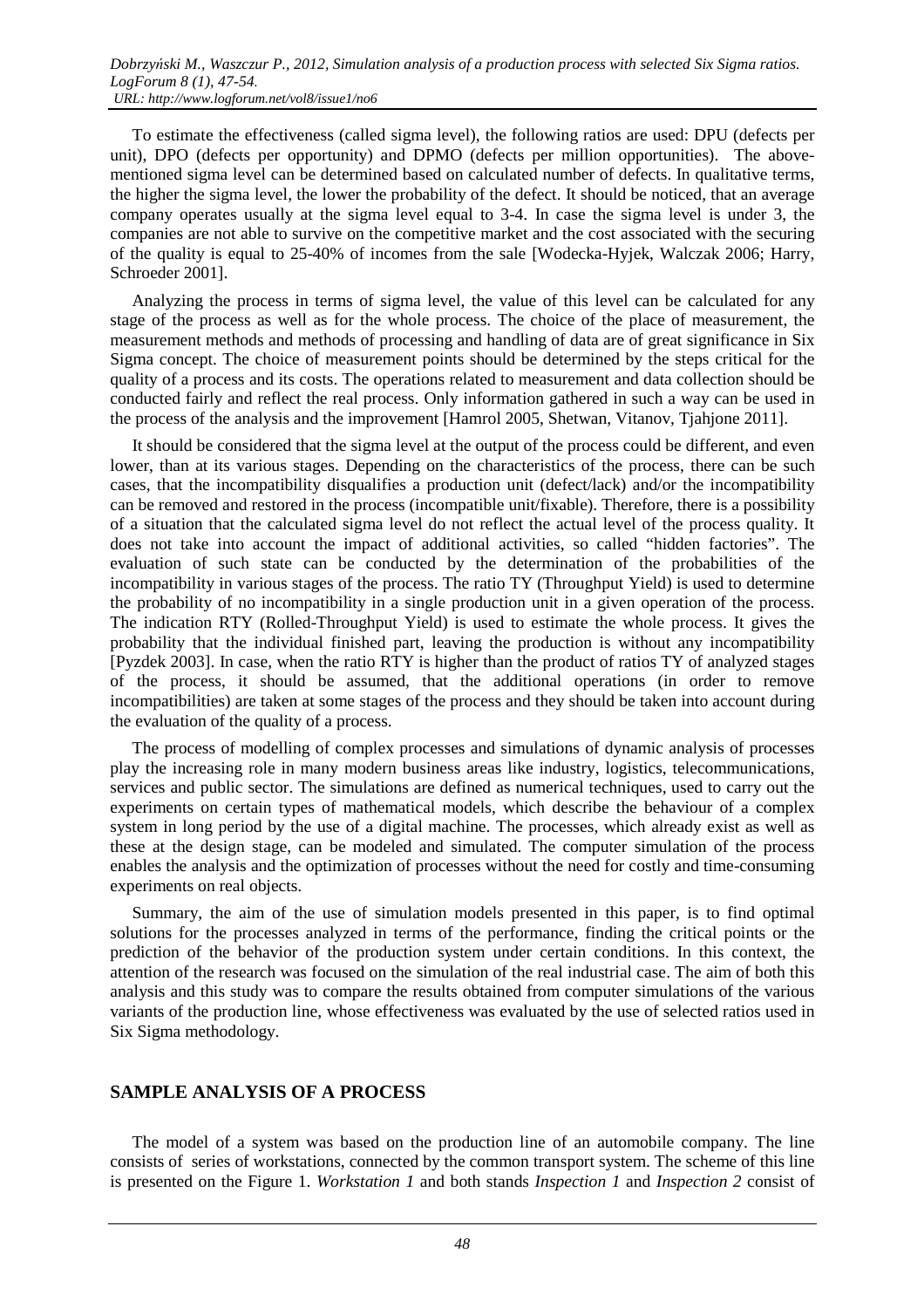homogeneous machines of equal process capabilities (processing, measuring and control ones). The stands *Workstation 2* and *Workstation 3 as* well as *Packager* are a single machine.



 Fig. 1. The layout of workstations of a production line Rys. 1. Rozmieszczenie stanowisk (layout) linii produkcyjnej

The different workstations work according to parameters related to number of parts processed simultaneously at this workstation, the processing time (specified deterministically or stochastically) and setups, characterized by their duration and number of operations, after which they appear (Table 1).

|                | Tabela 1. Parametry pracy stanowisk w analizowanej linii produkcyj |                                 |                                       |                           |                                                               |
|----------------|--------------------------------------------------------------------|---------------------------------|---------------------------------------|---------------------------|---------------------------------------------------------------|
|                | Workstation                                                        | processing<br>block<br>[pieces] | Processing time<br>[min]              | change-over time<br>[min] | number of<br>operations before<br>the change-over<br>[pieces] |
|                | Workstation 1                                                      | 6                               | <b>TRIANGLE</b><br>(5.5, 6.0, 7.2, 6) |                           | 10                                                            |
| $\overline{c}$ | Workstation 2                                                      | 10                              | <b>TRIANGLE</b><br>(2.7, 3.0, 5.1, 7) | 0,5                       | 5                                                             |
| 3              | Workstation 3                                                      | 5                               | <b>TRIANGLE</b><br>(1.8, 2.0, 2.2, 8) | 0.3                       | 10                                                            |
| $\overline{4}$ | Inspection 1                                                       |                                 |                                       | 0,2                       |                                                               |
| 5              | Inspection 2                                                       | $\mathfrak{D}$                  |                                       | 0.25                      |                                                               |
| 6              | Packager                                                           | 60                              | 5                                     | 3                         |                                                               |

Table 1. Parameters of workstations in the analyzed production line Tabela 1. Parametry pracy stanowisk w analizowanej linii produkcyjnej

It can be observed based on the above data, that there is no synchronicity of processing operations in the presented process and therefore the continuity of the production process is disrupted. The tact of the conveyor is 0,1 min, and the maximum number of parts on individual sections are successively 30, 30, 20, 30 15 and 80 pieces in main transport route and 20 pieces in both secondary transport routes of "hidden factories" (Fig. 2).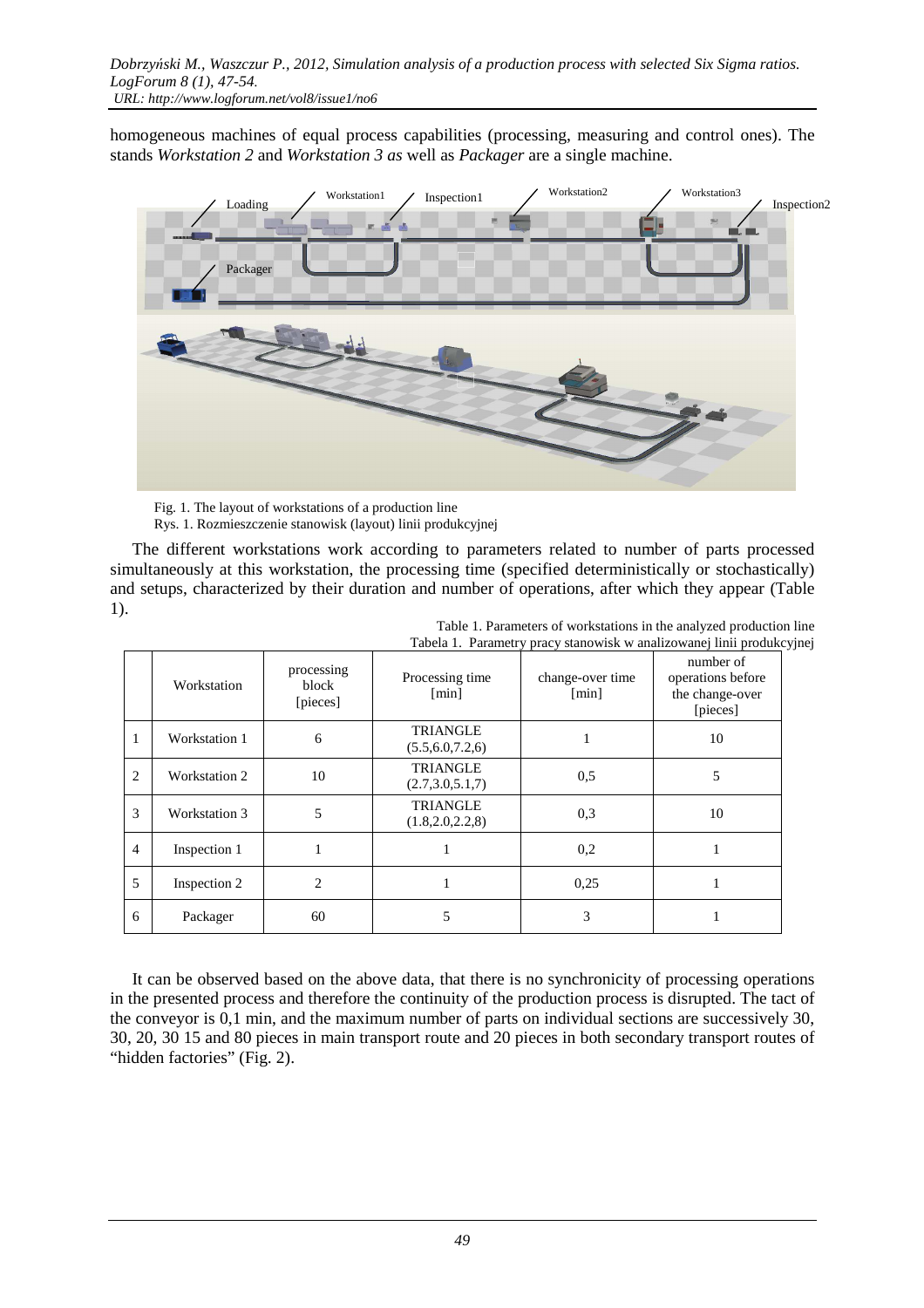*Dobrzyński M., Waszczur P., 2012, Simulation analysis of a production process with selected Six Sigma ratios. LogForum 8 (1), 47-54. URL: http://www.logforum.net/vol8/issue1/no6* 



 Fig. 2. The analyzed model of the process according to the simulation scenario 1 Rys. 2. Analizowany model procesu po symulacji według scenariusza 1

It was assumed that the defects are generated at the *Workstation 1* and *Workstation 3*. The probability of their appearance was calculated based on historical data obtained in previous implementation of the process using machines now used in these positions. The computer simulations were carried out for these values and they were defined as a scenario 1. The additional operations were assumed to be taken in the scenario 2. Their aim was to reduce the number of defects. The improvement of all stages was assumed to be done by eliminating inconsistencies and focusing on the right organization of the process, using methods and techniques of quality improvement tools, so called TQM. The right organization of processes, training of the technical personnel, investments and implementation of methods to prevent defects (Poka-yoke) are to aim to the total elimination of defects at the workstations *Workstation 1* and *Workstation 2*, and a number of defects are to be reduced significantly. The average percentage values of a good production are presented in the table 2.

> Table 2. The average level of a good production for the analyzed scenarios Tabela 2. Średni poziom dobrej produkcji dla analizowanych scenariuszy

|            | Workstation 1 | Workstation 3 |
|------------|---------------|---------------|
| Scenario 1 | 93%           | 98%           |
| Scenario 2 | 98%           | 99.9%         |

The experiments were conducted for both scenarios, performing five consecutive replications, each of 2880 min, for each scenario. The time of the initial instability of the process (warm-up period) was set at 960 min. On basis of obtained data, the number of parts made in given period of time increases from 4320 to 4380 pieces. It should be noted that, the increase of the productivity was obtained without any changes in parameters of various workstations of the production line and it was only the result of improvement of the process at the workstations.

The number of irreparable defects decreased by 33.3% in scenario 2 in analyzed period and the number of parts, which had to be reprocessed, decreased significantly. The data are presented in the table 3.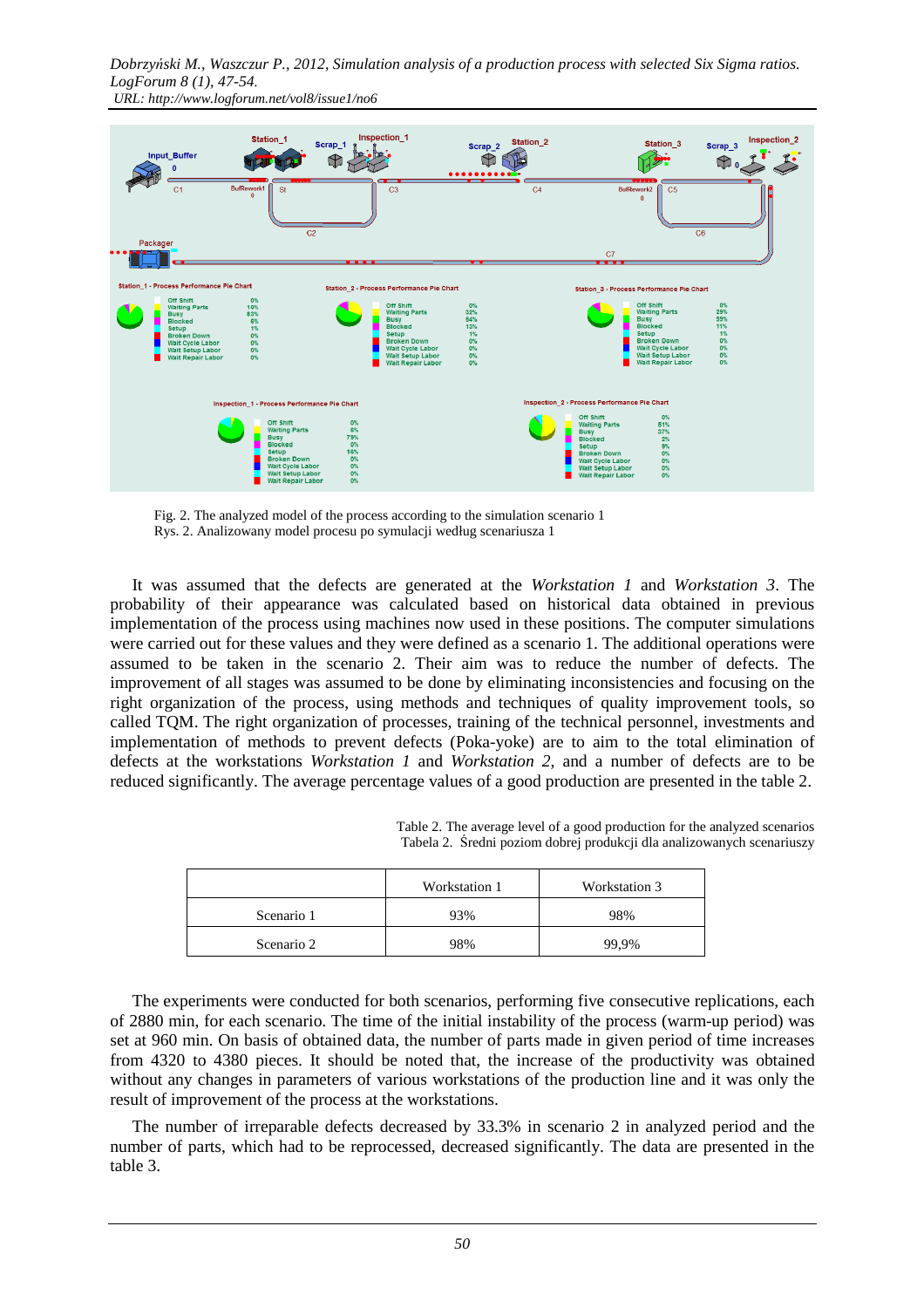#### *Dobrzyński M., Waszczur P., 2012, Simulation analysis of a production process with selected Six Sigma ratios. LogForum 8 (1), 47-54. URL: http://www.logforum.net/vol8/issue1/no6*



 Fig. 3. The average percentage usage of workstations in scenarios 1 (a) and 2 (b) Rys. 3. Średnie procentowe wartości wykorzystania stanowisk w scenariuszach 1 (a) i 2 (b)

It can be concluded on the basis of the date presented in the figure 3, that the parameters of the use of each particular means of production did not change significantly and the differences were up to 2,5%. The improvement of the organization of a process should be the next step, which will result in the increase of the productivity and better utilization of the system.

| Tabela 3. Srednie liczby jednostek niezgodnych dla analizowanych scenariuszy z uwzględnieniem czterech wariantów |           |           |           |           |  |
|------------------------------------------------------------------------------------------------------------------|-----------|-----------|-----------|-----------|--|
|                                                                                                                  | Variant 1 | Variant 2 | Variant 3 | Variant 4 |  |

Table 3. The average number of defects for the four variants of analyzed scenarios

|            | Variant 1 | Variant 2 | Variant 3 | Variant 4 |
|------------|-----------|-----------|-----------|-----------|
| Scenario 1 |           | 413       | 264       | 67.       |
| Scenario 2 |           | 125       | 14        | 139       |

In order to show the influence of "hidden factories" on the value of sigma level, a few variants of calculations were conducted. The Variant 1 represents a situation where the steps of restoring the reparable defects at any stage of the process are not taken into account at the determination of sigma level. Therefore, it is assumed in this variant, that no "hidden factories" were identified. The sigma level of 4,11 to 4,45, obtained in this case, does not correspond with the real quality of the process.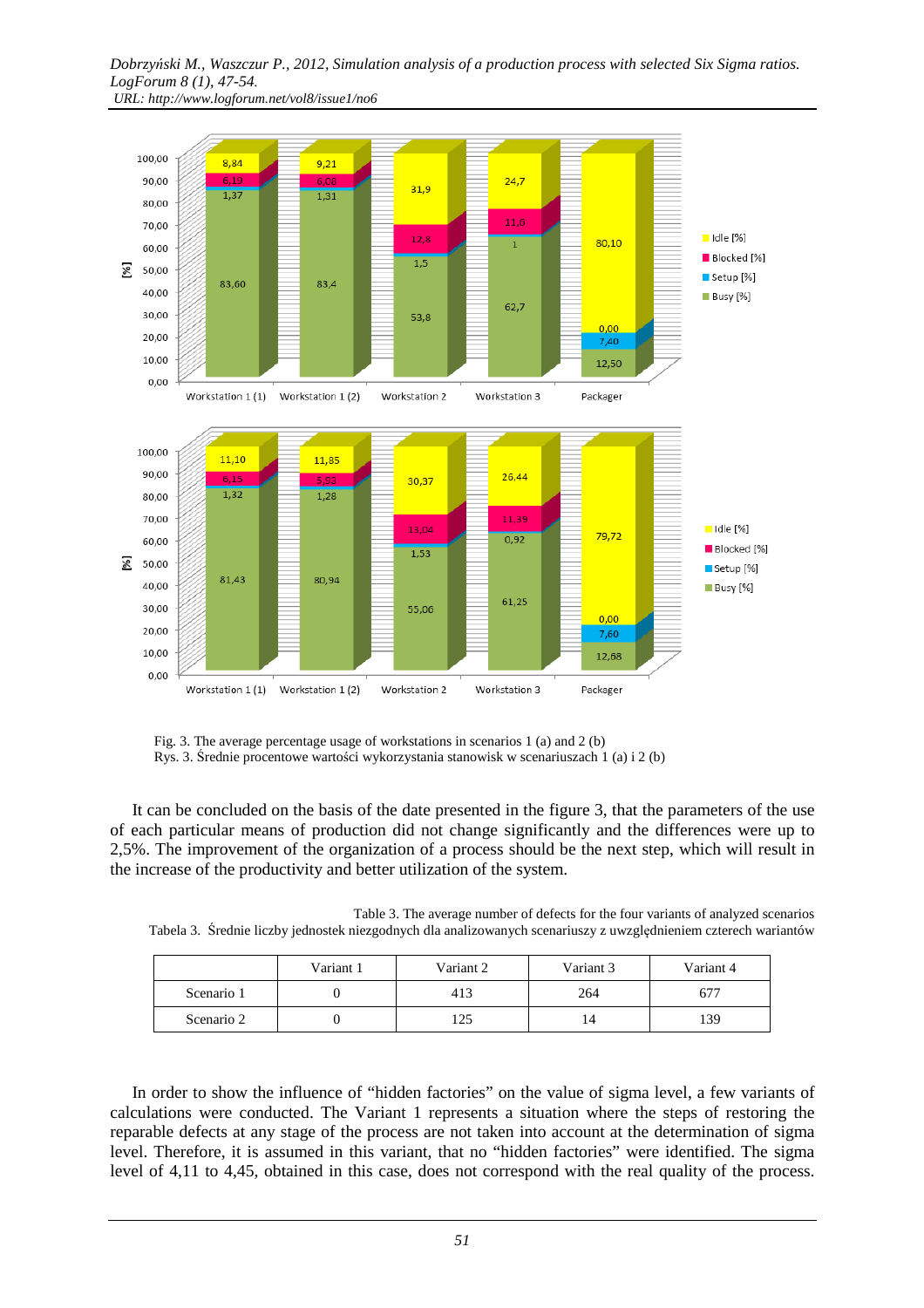After revealing "hidden factories" (respectively workstations 1 and 3 in variants 2 and 3), the value of sigma level was from 2,78 to 4,10 (Fig. 4).



 Fig. 4. The average values of sigma level for four variants of analyzed scenarios Rys. 4. Średnie wartości poziomu sigma dla analizowanych scenariuszy z uwzględnieniem czterech wariantów

The value of sigma level decreased rapidly after revealing "hidden factories" in the production process (Variant 4). It is particularly evident in the scenario 1, where the value was reduced by almost 40%. However, in the scenario, where the activities for the improvement of a process were undertaken, the value was reduced from 4,45 to 3,34 (by 25%). The simulation of a process, which takes into account parameters of the whole process, shows the scale of actions, which should be undertaken to improve the production process or one of its parts in order to obtain the better value of sigma level.

### **SUMMARY**

The application of Six Sigma methodology and its statistical methods has a significant importance in the estimation and the improvement of processes. It allows determining the sigma level for various processes and enables to compare them. The identification and the choice of number of inspection points are important for the monitoring and evaluation of the whole process. The results of the simulation process were presented, which, enriched by the qualitative analysis of the process (based on the calculation of the sigma level), give a comprehensive picture of the conducted system, which does not focus only on its efficiency and its utilization. In the case of the analyzed production line, it was proved to be important to disclose "hidden factories" at different stages of production. The comparison of the values of sigma levels achieved for the developed scenarios and variants allows a complete analysis of the process. The obtained results confirmed the previous assertions of great importance of "hidden factories" as well as the fact that if they are not disclosed, it significantly affects the quality of the process. Summary, the combination of simulation analysis of the system with the simultaneous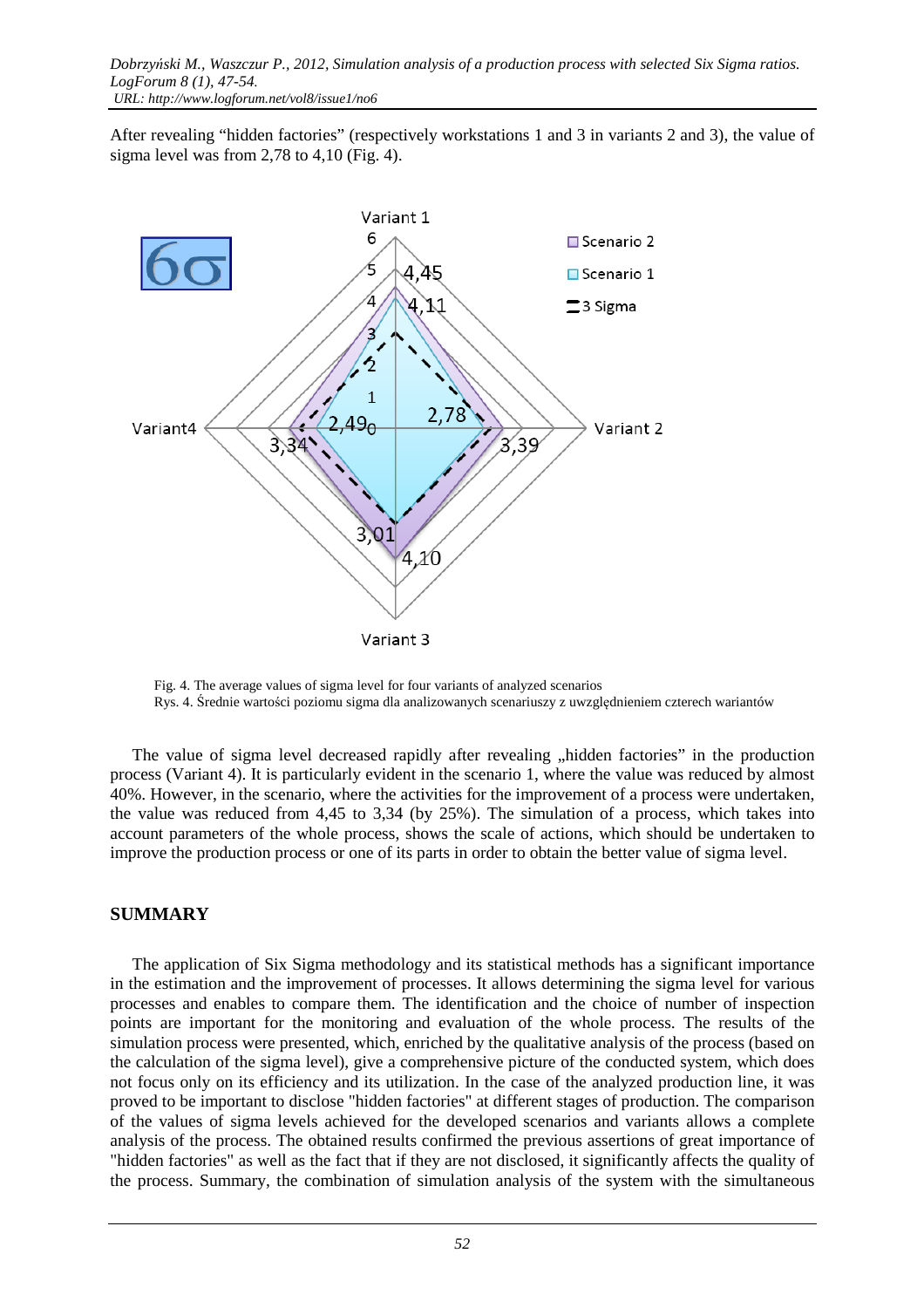evaluation of numeric model gives the potential to prepare assumptions and conclusions of the behavior of real systems. It gives, therefore, the possibility of the estimation of scenarios, impossible of difficult to be conducted in real conditions. Therefore, the managers become the option to analyze existing processes in order to improve them.

The researches were conducted as a part of research project MNiSW N503 199737 under the supervision of dr Dobrzyński.

### **REFERENCES**

- Antony J., Kumar M., Madu C., 2005, Six Sigma in small and medium-sized UK manufacturing enterprises. Some empirical observations, International Journal of Quality and Reliability Management 8, 860 - 874.
- Barney M., McCarty T., 2005, Nowa Six Sigma [New Six Sigma]. Wydawnictwo HELION, Gliwice.
- Bratić Diana, 2011, Six Sigma: A Key Driver for Process Improvement, IBIMA Publishing, Article ID 823656, Vol. 2011
- Hamrol A., 2005, Zarządzanie jakością z przykładami [Quality Management with examples]. PWN, Warszawa.
- Harry M., Schroeder R., 2001, Six Sigma. Wykorzystanie programu jakości do poprawy wyników finansowych [Six Sigma. The use of quality program for the improvement of financial results]. Dom Wydawniczy ABC, Kraków.
- Pyzdek T., 2003, The Six Sigma Handbook. McGraw-Hill, 486.
- Shetwan A.G., Vitanov V., Tjahjono B., 2011, Allocation of quality control stations in multistage manufacturing systems, Computers & Industrial Engineering 60, 473 - 484.
- Wessel G., Burcher P., 2004, Six Sigma for small and medium-sized enterprises. The TQM Magazine 4, 264-272.
- Wodecka-Hyjek A., Walczak M., 2006, Wykorzystanie technik poka-yoke przy wdrażaniu Six Sigma [The use of poka-yoke techniques at the implementation of Six Sigma]. Problemy Jakości, 1, 13- 17.

# **ANALIZA SYMULACYJNA PROCESU PRODUKCYJNEGO Z UWZGLĘDNIENIEM WYBRANYCH MIERNIKÓW SIX SIGMA**

**STRESZCZENIE**. **Wstęp**: Obecnie narzędzia komputerowe pozwalają w coraz większym zakresie modelować i przeprowadzać eksperymenty symulacyjne procesów i zjawisk. Analiza symulacyjna umożliwia lepsze zrozumienie współzależności pomiędzy etapami realizacji poszczególnych procesów produkcyjnych.

**Metody**: Przedstawiono wyniki badań symulacyjnych, których celem było pokazanie możliwości analizy przebiegu procesu wg opracowanych scenariuszy i wariantów w powiązaniu z oceną jakościową procesu. Badania oparto o modele symulacyjne opracowane i oprogramowane dla przetwarzania części w zautomatyzowanej linii produkcyjnej. Wyniki dla przeprowadzonych eksperymentów symulacyjnych odniesiono do podstawowych wskaźników pracy systemu jak wykorzystanie maszyn i innych środków produkcji, wydajności, liczby jednostek niezgodnych itp. Analizę procesu poszerzono o ocenę jakościową, opartą o wybrane mierniki stosowane w metodologii Six Sigma.

**Wyniki**: Zaobserwowano znaczący wpływ identyfikacji tak zwanych "ukrytych fabryk" w systemie produkcyjnym na wartość poziomu sigma.

**Wnioski**: Zastosowanie metodologii Six Sigma, wykorzystującej statystyczne metody analizy, ma duże znaczenie w ocenie i usprawnianiu procesów. Identyfikacja, dobór liczby i miejsc inspekcji ma duże znaczenie dla kontroli i oceny całego procesu. Zestawienie uzyskanych poziomów sigma dla opracowanych scenariuszy i wariantów pozwala na pełną analizę przebiegu procesu. Uzyskane wyniki potwierdziły wcześniejsze twierdzenia o dużym znaczeniu "ukrytych fabryk", a fakt ich nieujawnienia znacząco wpływa na jakość procesu.

**Słowa kluczowe:** linia produkcyjna, wytwarzanie, modelowanie, symulacja, Six Sigma